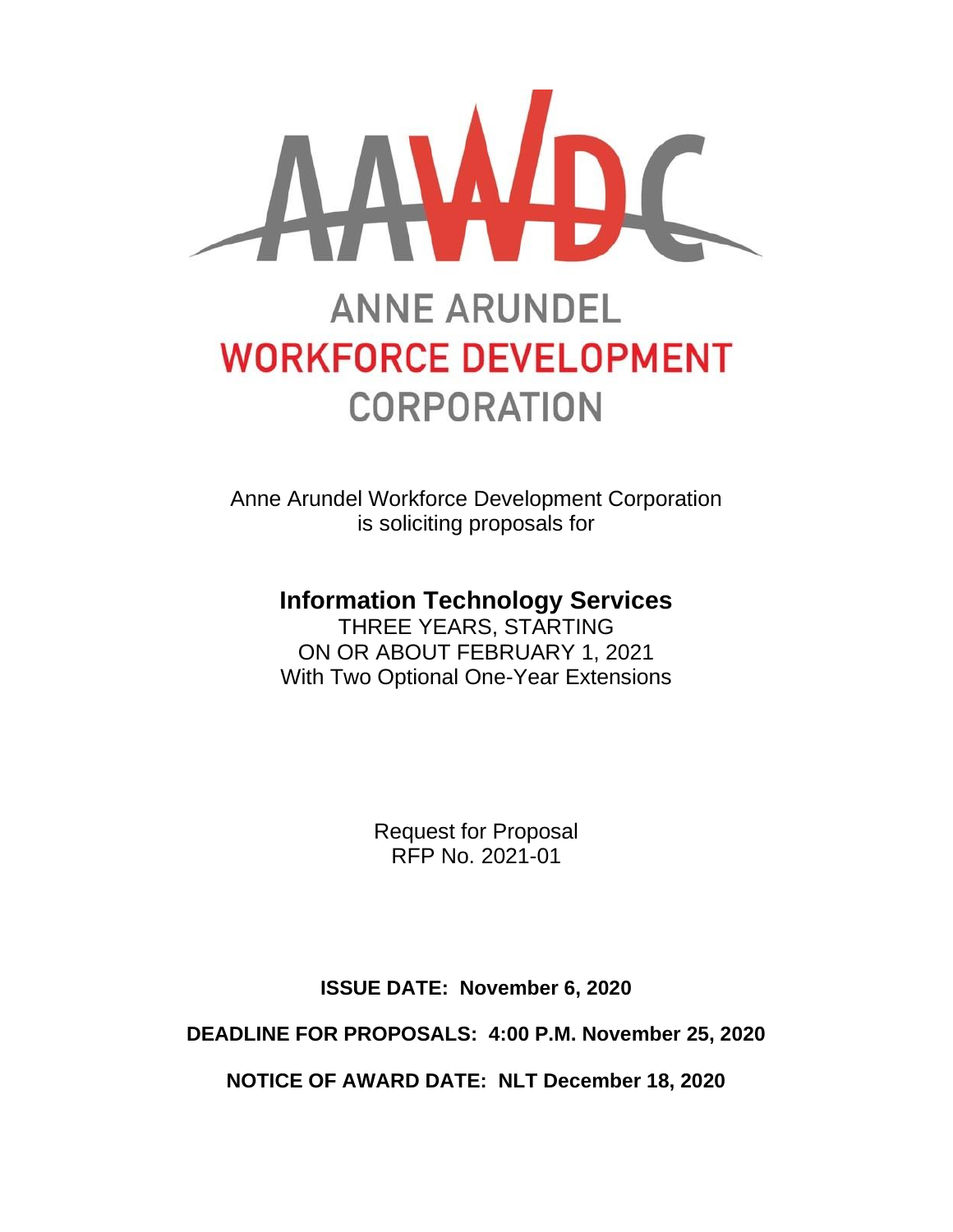## **Solicitation Notification**

Notice is hereby given that Anne Arundel Workforce Development Corporation (AAWDC) will receive proposals for:

# **RFP # 2021-01**

# **Information Technology Services**

Proposals must be received prior to **4:00 PM** on **November 25, 2020** in the Administrative Offices of AAWDC. Proposals can be delivered electronically to [avalenti@aawdc.org](mailto:avalenti@aawdc.org) or nine (9) copies can be sent by mail to the following address:

Anne Arundel Workforce Development Corporation ATTN: RFP# 2021-01 1131 Benfield Blvd., Suite N Millersville, MD 21108

Envelopes must be sealed, prominently marked with the RFP number, title, due date and time, and the name of vendor on the outside of the envelope.

RFP documents are available from the AAWDC website: <http://www.aawdc.org/content/proposals-rfps>

There will be NO pre-bid conference. However, questions about this RFP may be directed to: Amanda Valenti, Contract & Procurement Specialist at [avalenti@aawdc.org.](mailto:avalenti@aawdc.org)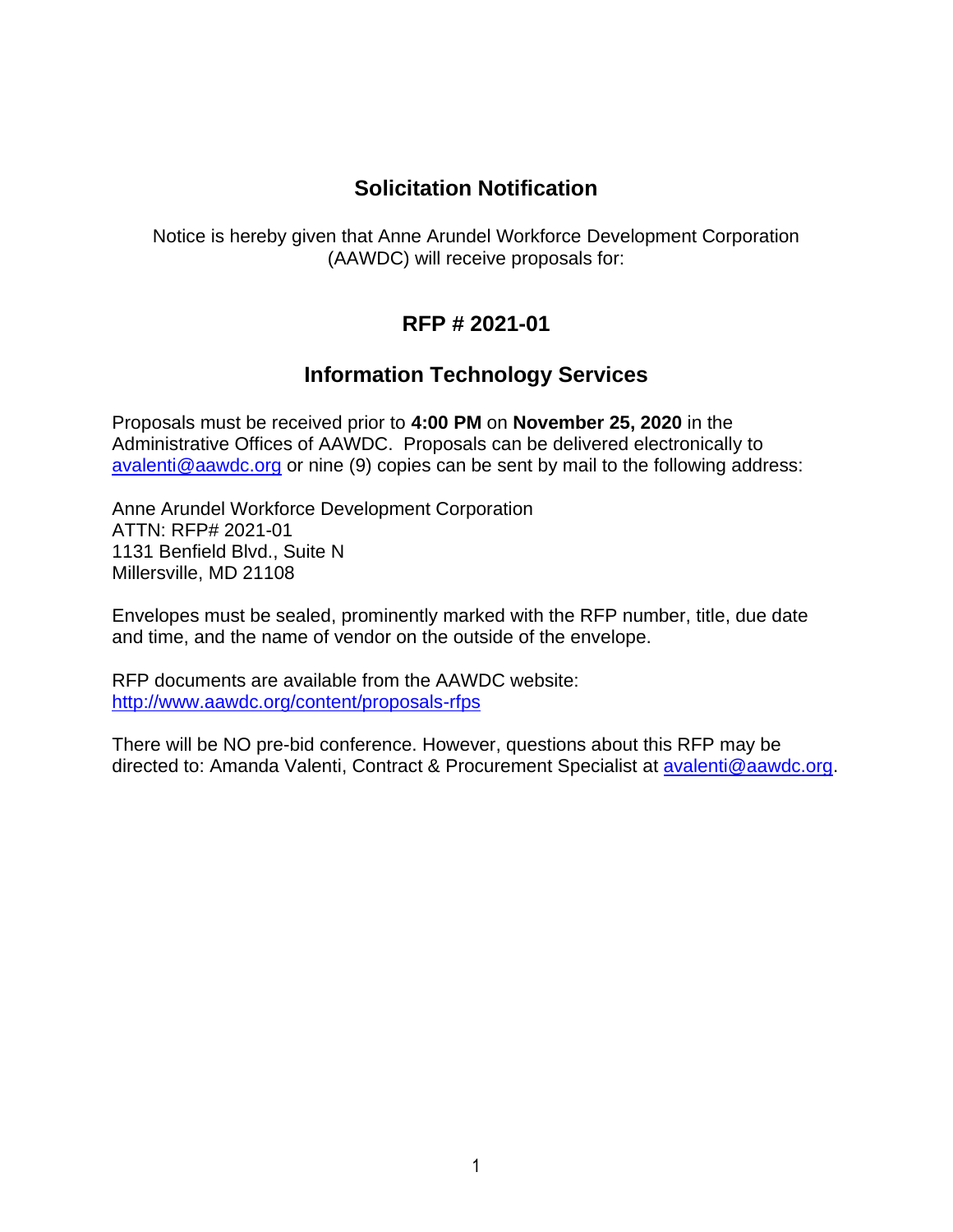#### **Section 1 – General Information**

#### **Introduction**

The intent of this RFP is to solicit proposals from high-performing, detail and processoriented organizations to provide Information Technology Services for Anne Arundel Workforce Development Corporation.

This solicitation is for a three-year period beginning on or about February 1, 2021. At its sole option, AAWDC may extend this solicitation for two one-year periods.

Responsive proposals will be evaluated based upon criteria formulated around best value, which may include responsiveness, experience, qualifications and technical abilities, and results of quality control reviews, among other criteria. Price will not be the sole determinant for the award.

#### **Background**

Anne Arundel Workforce Development Corporation (AAWDC) is a 501(c)(3) non-profit corporation that provides innovative, high quality workforce development services to Anne Arundel County businesses and residents. AAWDC is the bridge between understanding the workforce and talent development needs of local and regional businesses and preparing individual to meet their full career potential.

AAWDC is organized by four focus areas (Business, Industry, Career Development, and Community Services) and supporting functional departments. AAWDC's four focus areas are where services are delivered. The focus areas are supported by the functional offices which provide day-to-day operations support for service delivery. AAWDC currently has 27 funding streams and a budget of \$9.1 million.

The key AAWDC employees involved in this proposal include, but are not limited to:

- *Center Operations Manager* The Manager oversees all AAWDC facilities and corporate compliance activities for the organization. For this proposal, the manager will be the primary contact and will be the contract administrator.
- *Grant Development and Communications Manager* The Manager oversees the Office of Outreach and Communications. For this proposal, the manager will work with the selected Contractor and the Center Operations Manager to develop long-term technology strategies for AAWDC.
- *Contract and Procurement Specialist* The specialist is responsible for contract and procurement compliance and is supervised by the Center Operations Manager. For this proposal, the specialist will oversee asset management.

AAWDC consists of multiple locations within Anne Arundel County, Maryland. The locations that will require Information Technology Services under this proposal include, but may not be limited to: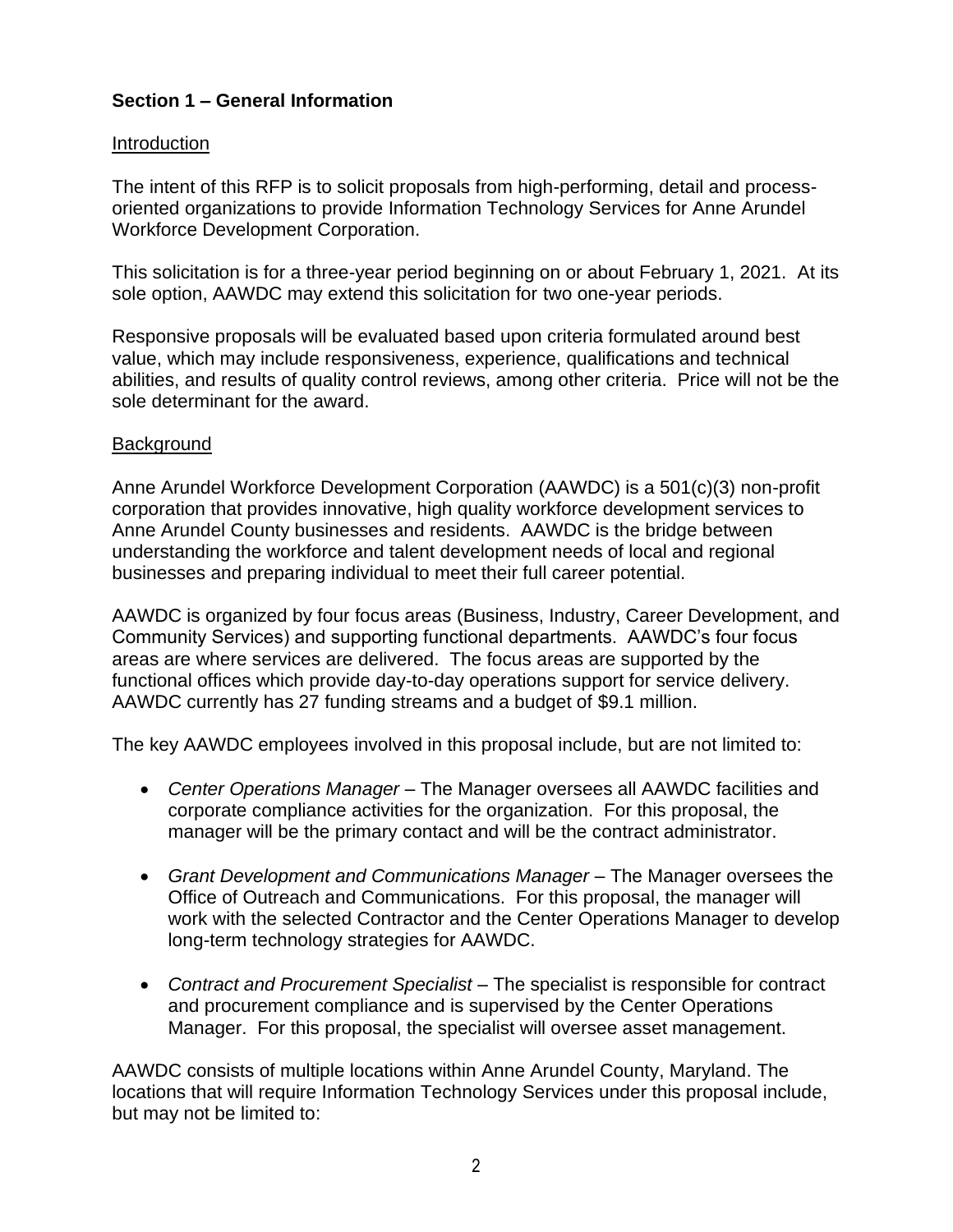- AAWDC Administrative Office Millersville
- Anne Arundel County Career Center Linthicum Heights
- Business Solutions Center at BWI Thurgood Marshall BWI Airport
- Community Career Connection Freetown Village
- Community Career Connection Meade Village
- Community Career Connection at the Stanton Community Center Annapolis
- JobsWork! Arundel Annapolis
- JobsWork! Arundel Glen Burnie

AAWDC currently utilizes a variety of equipment, software, and other technology to meet the operational needs of the organization, as well as to provide certain technology resources to the public. The main components of AAWDC's current infrastructure consists of the following equipment, systems, and software:

Staff Workstations

- Laptops: 55, mostly Dell running Windows 8 or 10, one Mac
- Desktops: 10, Dell and Lenovo running Windows 10

Public Labs

- Laptops: 14, Dell running Windows 10 (used as a mobile lab)
- Desktops: 41, Dell and Lenovo running Windows 10 (5 labs available to the public)

Servers:

• 2 on-site Dell PowerEdge T440, running Windows Server 2016

Other:

- Network Switches: Cisco
- Cisco Meraki
- Office 365
- VOIP phone system
- VPN for remote server contact

#### Procurement Administrator

Amanda Valenti, AAWDC's Procurement and Contracts Specialist, will administer the solicitation process and will be the sole point of contact for purposes of the Request for Proposal. All questions and inquiries should be e-mailed to [avalenti@aawdc.org](mailto:avalenti@aawdc.org) and should be received no later than Friday, November 13, 2020 at 12:00 noon. Responses to questions relevant to the RFP will be answered in the form of an Addendum to this procurement. Responses will not be made to telephone, faxed, or mailed inquiries.

#### Proposal Submission

Proposals can be delivered electronically to **avalenti@aawdc.org** or nine (9) copies can be sent by mail to the following address: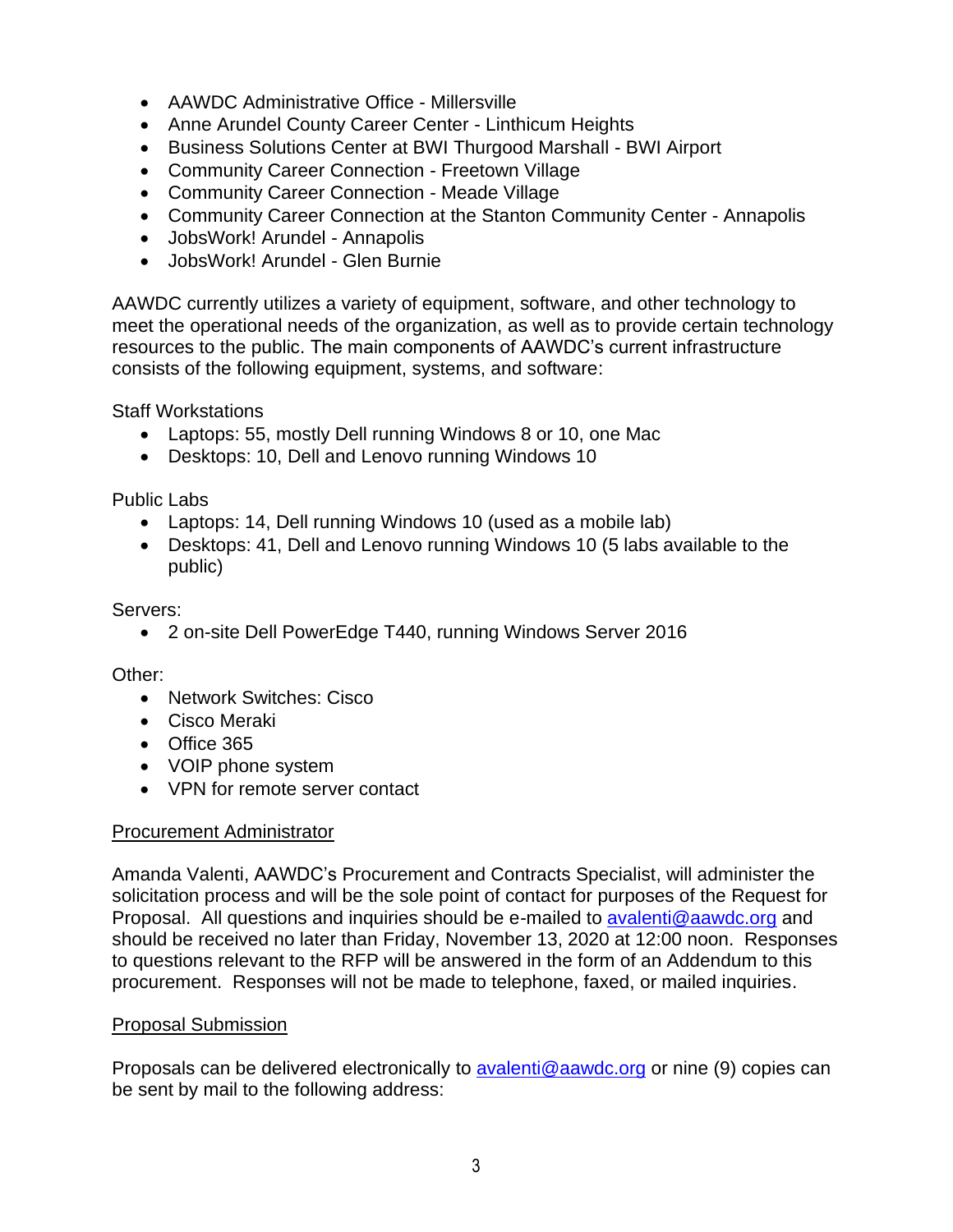Anne Arundel Workforce Development Corporation ATTN: RFP# 2021-01 1131 Benfield Blvd., Suite N Millersville, MD 21108

Proposals must be received prior to **4:00 PM** on **November 25, 2020**

Envelopes must be sealed, prominently marked with the RFP number, title, due date and time, and the name of vendor on the outside of the envelope.

#### Proposal Acceptance

Proposals must remain valid for a period of not less than ninety (90) days to allow for evaluation, Board approval, and contract execution. AAWDC reserves the right to accept or reject, in whole or in part, any and all proposal, waive informalities, and select the most favorable proposal that best serves its interests.

#### Calendar of Events

Advertise Solicitation November 6, 2020 Questions Due **November 13, 2020** Addendum Issued (if applicable) November 20, 2020 Proposals Due November 25, 2020 4:00 p.m. Meeting with Short-Listed Proposers December 7 - 11, 2020 Notification of Award December 18, 2020

#### Incurring RFP Preparation Cost

AAWDC accepts no responsibility for costs incurred with the preparation, presentations, mailing, etc. and these costs will not be reimbursed.

#### Confidential Information

Proprietary information submitted in response to this solicitation must be clearly labeled "Confidential and Proprietary" and not be disclosed unless required by law. Proposers must clearly identify the data or other materials to be protected and state the reasons why protection is necessary. If awarded, the RFP and all related documents and proposal submissions will become part of the contract award. It is inappropriate for all or the majority of the proposal contents to be considered confidential.

#### Termination for Cause or Convenience

If the Contractor fails to fulfill its obligations under this contract properly and on time, or otherwise any provision of the contract, AAWDC may terminate the contract by written notice to the Contractor. Likewise, if AAWDC determines that it is in the best interest of the organization to terminate this contract, such termination shall be affected by written notice to the Contractor.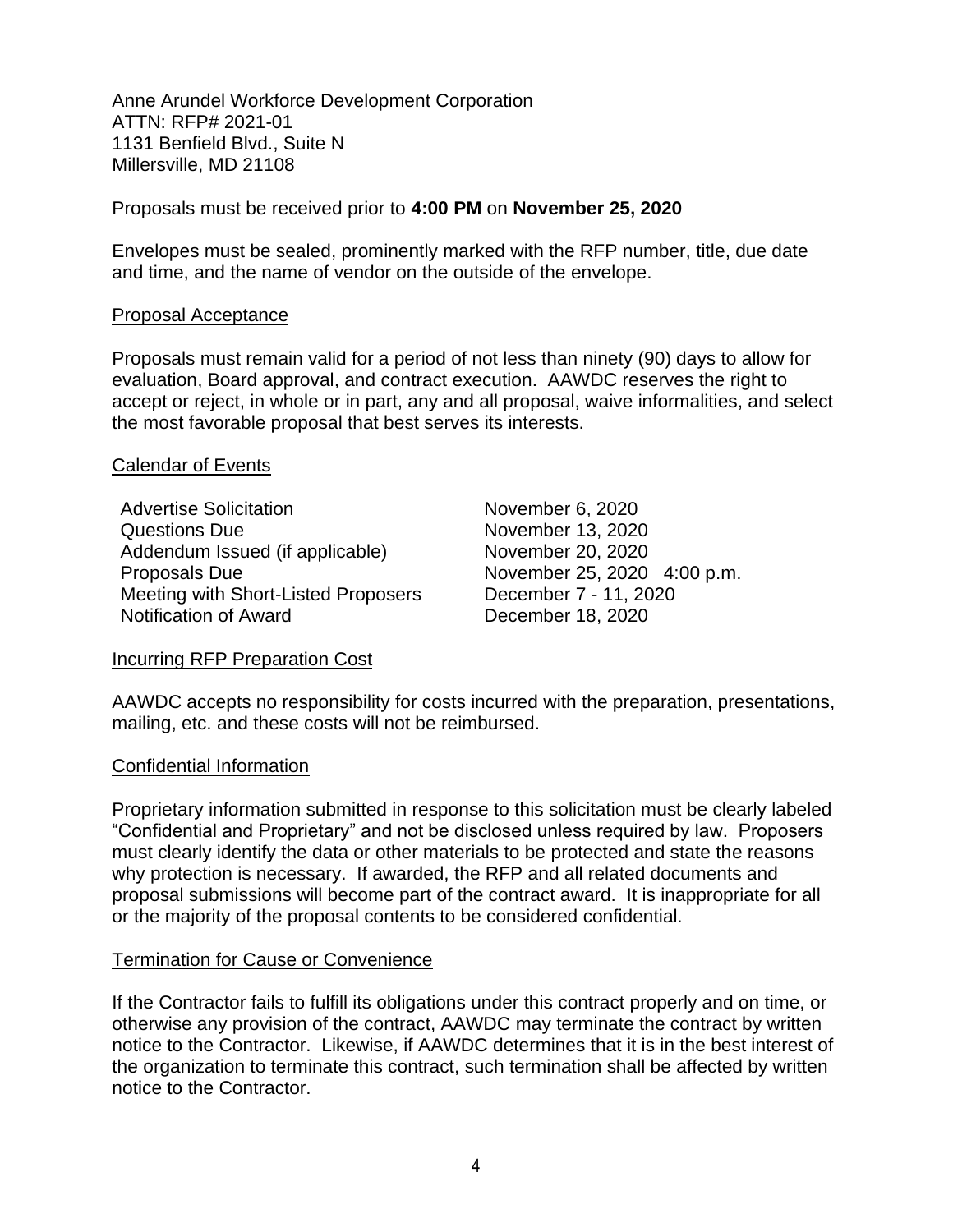#### Contract Requirements

The Contractor agrees to abide by Contract Provisions for Non-Federal Entity Contracts Under Federal Awards, also known as Appendix II to Part 200. The contract shall be fixed price with a cost ceiling.

#### About This Solicitation

This document is a Request for Proposal (RFP). It differs from a Request for Quotation in that AAWDC is seeking a solution, as described in the cover page and in the following sections, not a bid/price quotation meeting firm specifications for the lowest price. As such, the lowest prices proposed may not guarantee an award recommendation. Responsive proposals will be evaluated based upon criteria formulated around the most important features and best value of a product or service, of which responsiveness, experience, qualifications and technical abilities, and results of quality control reviews, may be overriding factors, and price may not be determinative in the issuance of a contract or award. The proposal evaluation criteria should be viewed as standards that measure how well a Contractor(s) approach meets the desired requirements and needs of AAWDC. Those criteria that will be used and considered in evaluation for award are set forth in this document.

No negotiations, decisions, or actions shall be initiated by any proposers as a result of any verbal discussion with anyone from AAWDC prior to the proposal submission deadline. RFP Proposers shall make no contacts – either written or verbal – with any individual other than the individual identified herein during the period beginning with the issuance of this RFP through approval of award. Any attempt by a proposer to influence a member or members of the AAWDC Corporate Board of Directors or employees of the organization may be grounds to disqualify the proposal from further consideration.

If awarded, this RFP document in its entirety including attachments, appendices, and addenda will become part of the contract.

#### **Section 2 – Scope of Work**

#### Scope of Work - Services

AAWDC desires a fully outsourced IT management provider to provide proactive maintenance, support, and other IT related functions. The following details are the minimum services to be provided:

- 1. *Assessment* With the assistance of AAWDC staff, compile an inventory of all information technology-related assets, assess system assets, and make recommendations for improved organization-wide IT system performance.
- 2. *Desktop Applications Support* Perform basic support functions, including:
	- a. Installation of desktop PCs, laptops, tablet and setup, printers and software installation, and upgrades;
	- b. Diagnose and correct desktop application problems;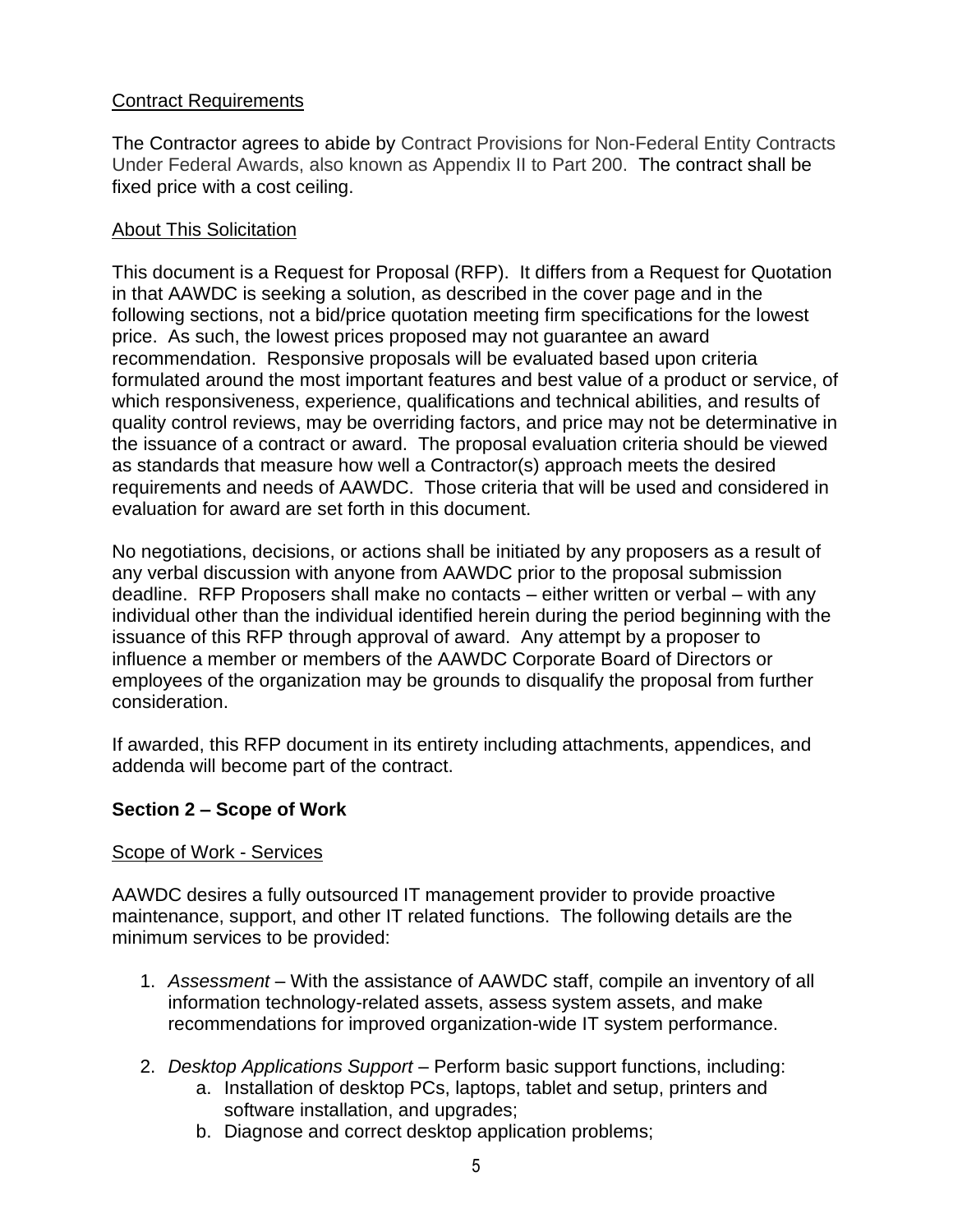- c. Configure desktops, laptops, and tablets for standard applications;
- d. Identify and correct hardware problems, performing advanced troubleshooting.
- e. Assist designated employees with hardware and software purchases as needed; and
- f. Assist with warranty and other technical support.
- 3. *Server Administration Services* Manage computer network and associated hardware, software, communications, and operating system necessary for the quality, security, performance, availability, recoverability, and reliability of the system. Monitor server performance backup schedule and capacity management services. Ensure scheduled preventive maintenance and backup for equipment is promptly performed; develop back-up and disaster recovery plan and procedural documentation for archive backup.

*NOTE: Confidentiality of information is vital. The selected Contractor and their employees will be required to sign and adhere to a confidentiality agreement. All Contractor employees with access to AAWDC's system will be required to undergo a background check at the Contractor's expense and shall be expected to maintain AAWDC's privacy and confidentiality requirements at all times.*

- 4. *Network Administration Services* Scope of activity includes all AAWDC network equipment including switches, firewalls, routers, collaboration with the VoIP phone system contractor, and other security devices. Manage backup and disaster recovery system. The scope also includes group policy, software updates, etc. as necessary and at the direction of AAWDC, as well as supporting the installation and maintenance of printers and network multifunction copiers as needed. Monitor network performance and capacity management services. Maintain organization network diagram.
- 5. *Security* Maintenance of virus/malware detection and spam reduction programs on servers, e-mail, and all other computer, laptops, and tablets. Perform security audits as requested and notify contract administrator immediately of suspected breaches of security.
- 6. *Strategic Planning* Provide technical leadership for all technology issues, including:
	- a. Annual plan on updating technology needs, including but not limited to replacing workstations, updating/upgrading hardware, and review of software;
	- b. No less than 1 meeting per quarter between AAWDC and the Contractor;
	- c. Keep AAWDC up-to-date on new technology changes and uses that will enable AAWDC to increase efficiency and reduce costs;
	- d. Install equipment, including new servers, software, and hardware and transfer data when required; and
	- e. Assist with policy formulation and application.
- 7. *Help Desk Support* End user support must be timely, friendly, and professional. Urgent and emergent support must be available 24/7/365. Routine support must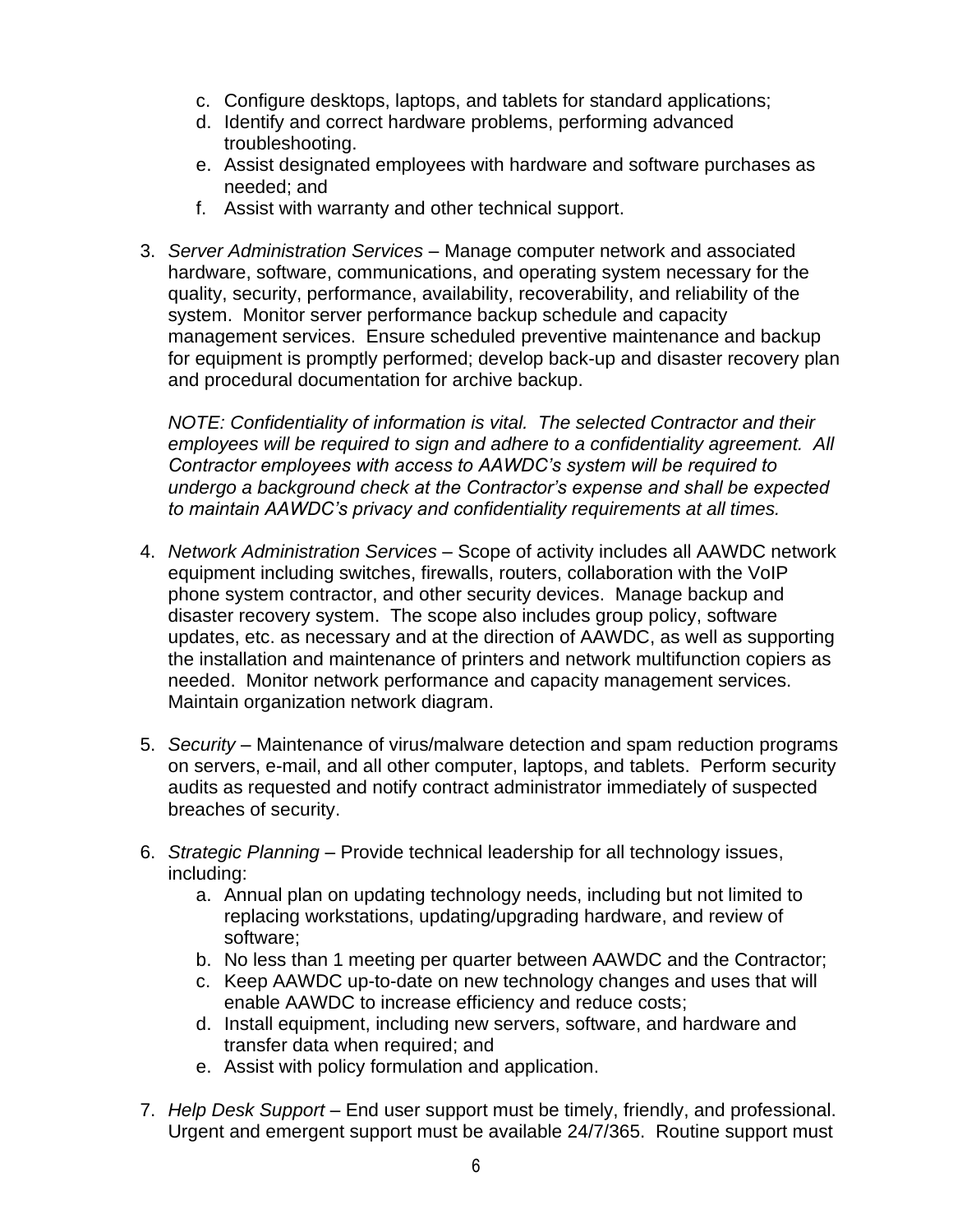be available from 7:00 am to 6:00 pm Monday through Friday. Contractor shall provide AAWDC contract administrator with access to Contractor's Help Desk ticketing system. On average, AAWDC opens 54 tickets per month of all types.

- 8. *End User Training* Provide training for various technology as needed. This would normally be for common software or hardware used in a business setting or new equipment installed. This can be at the request of AAWDC or when a need is identified by the Contractor.
- 9. *On-site Support* Provide regular scheduled and dedicated on-site support 16 hours each quarter or provide a recommendation of needed on-site support hours; to address organization-wide and/or facility hardware and software issues. Additional on-site support may be needed for special or major projects*.*
- 10.*Public Records* Provide assistance in public records key word searched through active and archived e-mail and network files of current and former employees. Preserve original metadata of e-mail and network files while saving contents to electronic files. Contract must be knowledgeable in Maryland Public Information Act and associated sunshine laws.
- 11.*Computer Inventory and Disposal* Contractor must provide bi-annual hardware inventory reporting and proper and legal electronic disposal of surplus electronic equipment.

#### **Section 3 – Evaluation and Selection Process**

#### Evaluation Procedures

AAWDC will evaluate proposals according to the requirements of this RFP. Proposals will first be evaluated for responsive to this RFP. Non-responsive proposals will be eliminated.

#### Evaluation Criteria

Proposals will be evaluated based upon criteria formulated around best value which may include responsiveness, experience, qualifications and technical abilities, results of quality control reviews, and price. Price will not be the sole determinant for the award. The evaluation criteria are set forth below and are intended to be the basis by which each proposal is evaluated.

Each proposal will be assigned a score as described below. AAWDC has selected a committee of qualified individuals to review and evaluate proposals submitted (evaluation committee). A recommendation for award of a contract will determined by the evaluation committee. Award of a contract will only be considered to the Proposer determined to be responsive and responsible, and representing the best value to AAWDC.

AAWDC reserves the right to reject any and all proposals and/or to waive any minor informalities.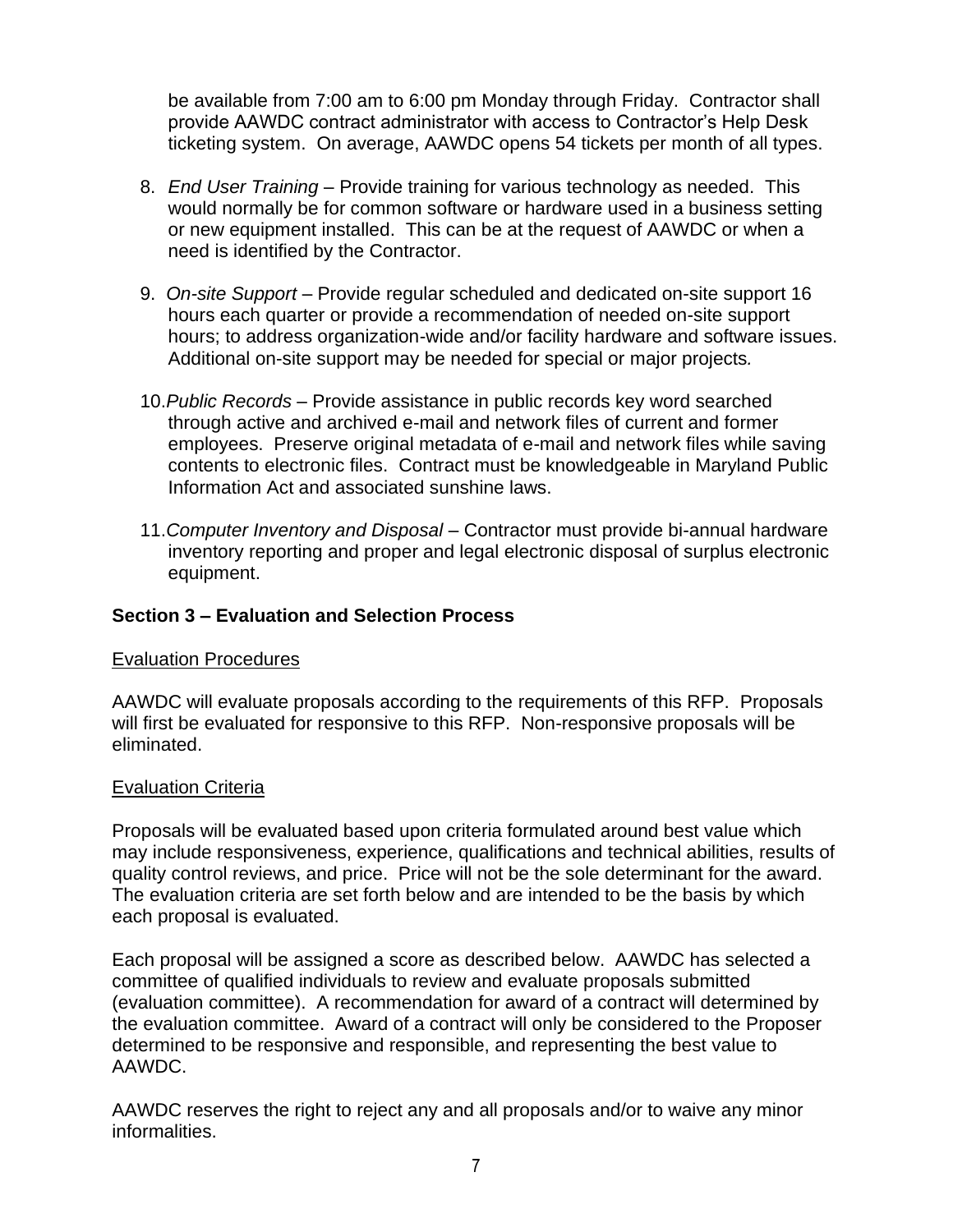The successful Proposer will be required to execute a contract with AAWDC and the contract will include all of the provisions of this RFP, including conditions, attachment, and addenda issued. AAWDC reserves the right to terminate negotiation when, in its judgement, negotiations have reached an impasse.

#### **Scoring**

The proposal will be awarded a maximum of 105 points based on the following evaluation criteria:

| <b>Criterion</b>                                           | <b>Total Points</b> |
|------------------------------------------------------------|---------------------|
| Experience of company and engagement personnel             | 20                  |
| Understanding of AAWDC's needs and services to be provided | 20                  |
| Compatibility with end user and staff needs                | 10                  |
| Satisfaction of clients/end users                          | 10                  |
| Availability                                               | 10                  |
| Cost                                                       | 30                  |
| Minority- or Veteran-Owned Business                        | 5                   |

#### **Section 4 – Proposal Format**

#### Contents of the Proposal

- 1. *Cover Page*: Show RFP No. 2021-01, subject, name of proposer's organization, local address, telephone number, name of person authorized to make presentations for the proposer, contact person for the proposal and the date.
- 2. *Table of Contents*
- 3. *Work to Be Done*: Briefly state the proposer's understanding of the work to be done and make a positive commitment to perform the work within the time period specified in this RFP.
- 4*. Profile of the Proposer*: A fully responsive proposal will provide the following:
	- General Information About the Proposer Provide a profile of your organization (type of organization, date established, major line(s) of work, and general background). Describe the organization's experience in providing technology support and services.
	- References The name, address, telephone number, fax number and e-mail address of no less than three (3) current or past customers for which you are providing or have provided similar services.
	- Support Services Please provide answers to the following:
		- o Is Help Desk available?
		- o When is support available? (Indicate hours of operation)
		- o How are charges for support structures documented and tracked?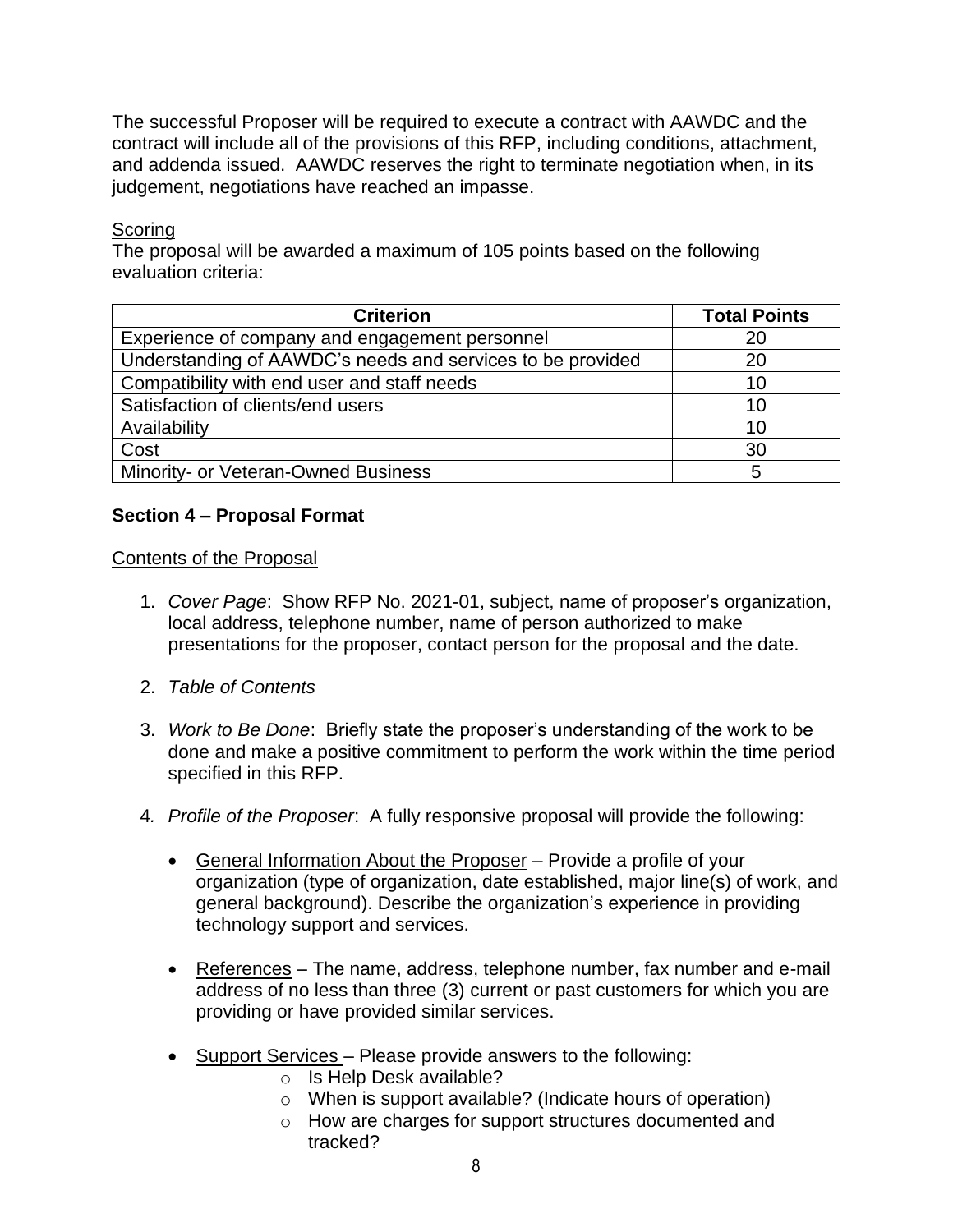- o Describe your problem escalation process, including:
	- **·** Initial problem identification
	- Determination of priority and severity of problem
	- **EXECTS** for resolving problem escalation when a solution is not forthcoming, or an implemented solution is unsatisfactory
	- Indicate your response time goals and your statistics regarding meeting that goal
- Special Expertise Experience with other workforce development entities. Additionally, provide a list of systems, components, and software applications the firm has experience supporting.
- Identification of Key Engagement Staff Describe the principal supervisory and management staff, including the dedicated account manager, senior staff, and any specialist personnel who would be assigned to the contract. (Proposed key personnel are expected to perform the work described in this solicitation. Changes must be approved by AAWDC. Unreasonable and unapproved changes of key personnel could be considered breach of contract.)
- 5. *Budget:*
	- Total Price of Project State a fixed price for the project, including the price of option years. Provide a breakdown of the numbers and kinds of professional/non-professional staff that will be utilized in the engagement.
	- Price Detail State the total hours, the hourly rate required by staff classification, the descriptions and amounts of other charges, including communications, travel and miscellaneous expenses.
	- A la carte Price Schedule Provide a menu of services that the Contractor provides outside the scope of work and a pricing structure for those services.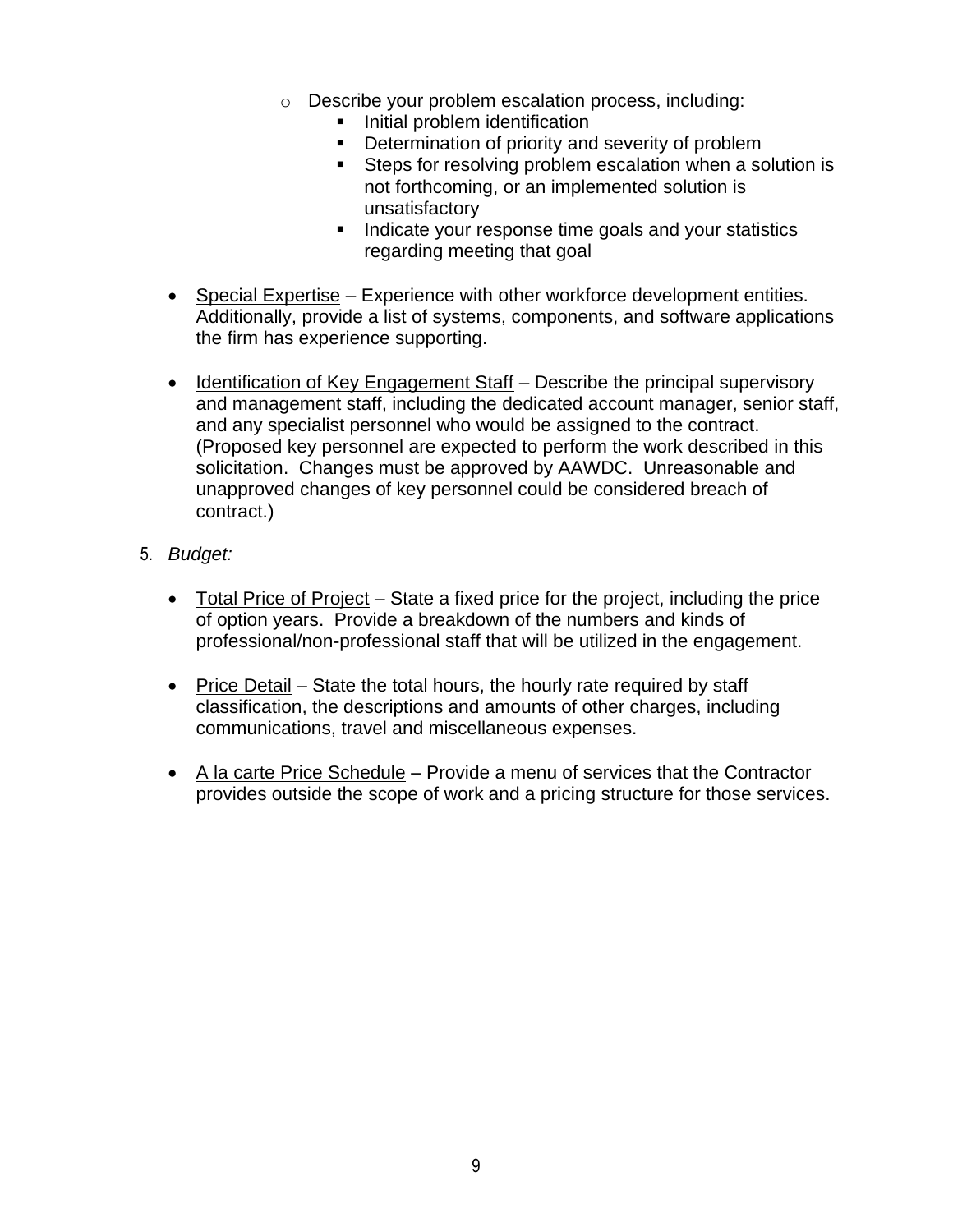# **ATTACHMENT 1**

## **Certification Regarding U.S. Government Debarment, Suspension, Ineligibility, and Voluntary Exclusion**

This certification is required by the regulations implementing Executive Order 12549, Debarment and Suspension, 34 CFR 85.510, Participants' responsibilities. The regulations were published as Part VII of the May 26, 1988, Federal Register (pages 19160-19211).

- 1. The prospective participant certifies, by submission of this proposal, that neither it nor its principals are presently debarred, suspended, proposed for debarment, declared ineligible, or voluntarily excluded from participation in this transaction by any Federal department or agency.
- 2. Where the prospective participant is unable to certify any of the statement in this certification, such prospective participant shall attach an explanation to this proposal.

## **MUST BE RETURNED WITH PROPOSAL**